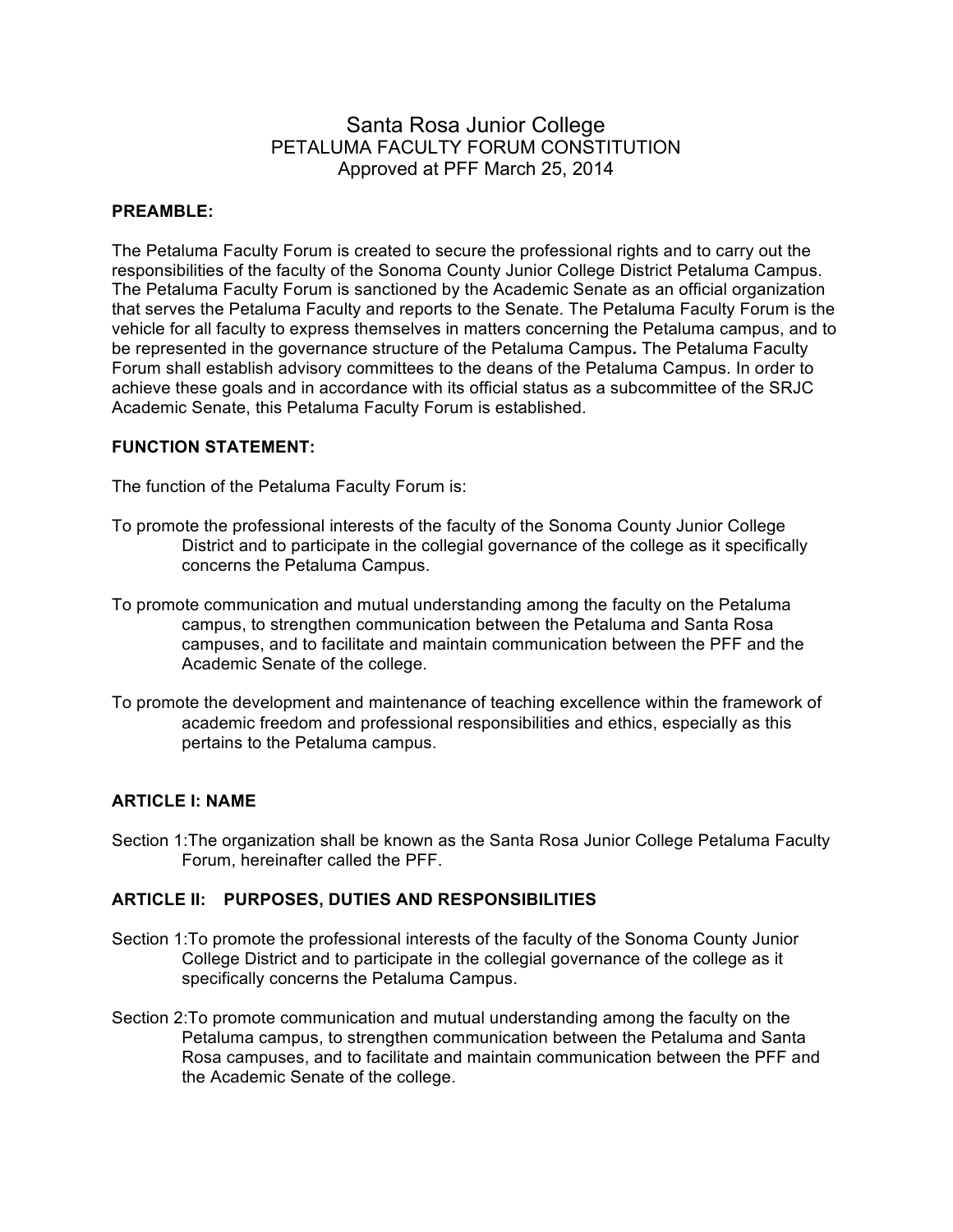Section 3:To promote the development and maintenance of teaching excellence within the framework of academic freedom and professional responsibilities and ethics, especially as this pertains to the Petaluma campus.

# **ARTICLE III: THE ELECTORATE**

- Section 1: Faculty providing instruction or allied services at the Petaluma Campus shall constitute the composition of the PFF and are eligible to vote. Personnel whose job requires an administrative or supervisory credential or who are placed on the administrative salary schedule shall not be members of the PFF.
- Section 2: Establishing Quorum: At least one-third of the number of full-time faculty in residence at the Petaluma Campus, which must include at least half of the PFF Steering Committee, shall constitute a quorum. The number of full-time faculty will be updated and the number for a quorum will be determined and made public at the first meeting of each academic year.

# **ARTICLE IV: MEMBERSHIP AND ORGANIZATION OF THE PFF STEERING COMMITTEE**

- Section 1: Any member of the PFF can run for a seat on the Steering Committee.
- Section 2: The Steering Committee shall consist of **4 – 6** faculty members elected as representatives by PFF members.
- Section 3: At least one position on the steering committee will be reserved for an adjunct faculty member unless an adjunct member cannot be recruited for the position.
- Section 4: Steering committee membership shall be staggered to ensure at least one continuing member in any given year. Steering committee members shall be elected for two-year terms, except where a one-year term is needed to establish or maintain staggered membership.
- Section 5: The chairperson of the steering committee shall be a full-time, regular faculty member at the Petaluma Campus.

# **ARTICLE V: VACANCIES AND RECALL**

- Section 1: When vacancies occur on the PFF Steering Committee, new members shall be nominated and elected by the PFF members as soon as possible within that semester.
- Section 2: The recall of a Steering Committee member shall be accomplished by presentation to the Steering Committee at a regular meeting of the PFF of a petition signed by a majority of the PFF participants present at that meeting. The recall request will then be put on the agenda of the next PFF regular meeting as an action item. At that time, a simple majority of the participants present shall cause the seat to be declared vacant.

# **ARTICLE VI: AMENDMENTS, INITIATIVE, AND REFERENDUM**

Section 1: the following initiative process may amend the constitution: